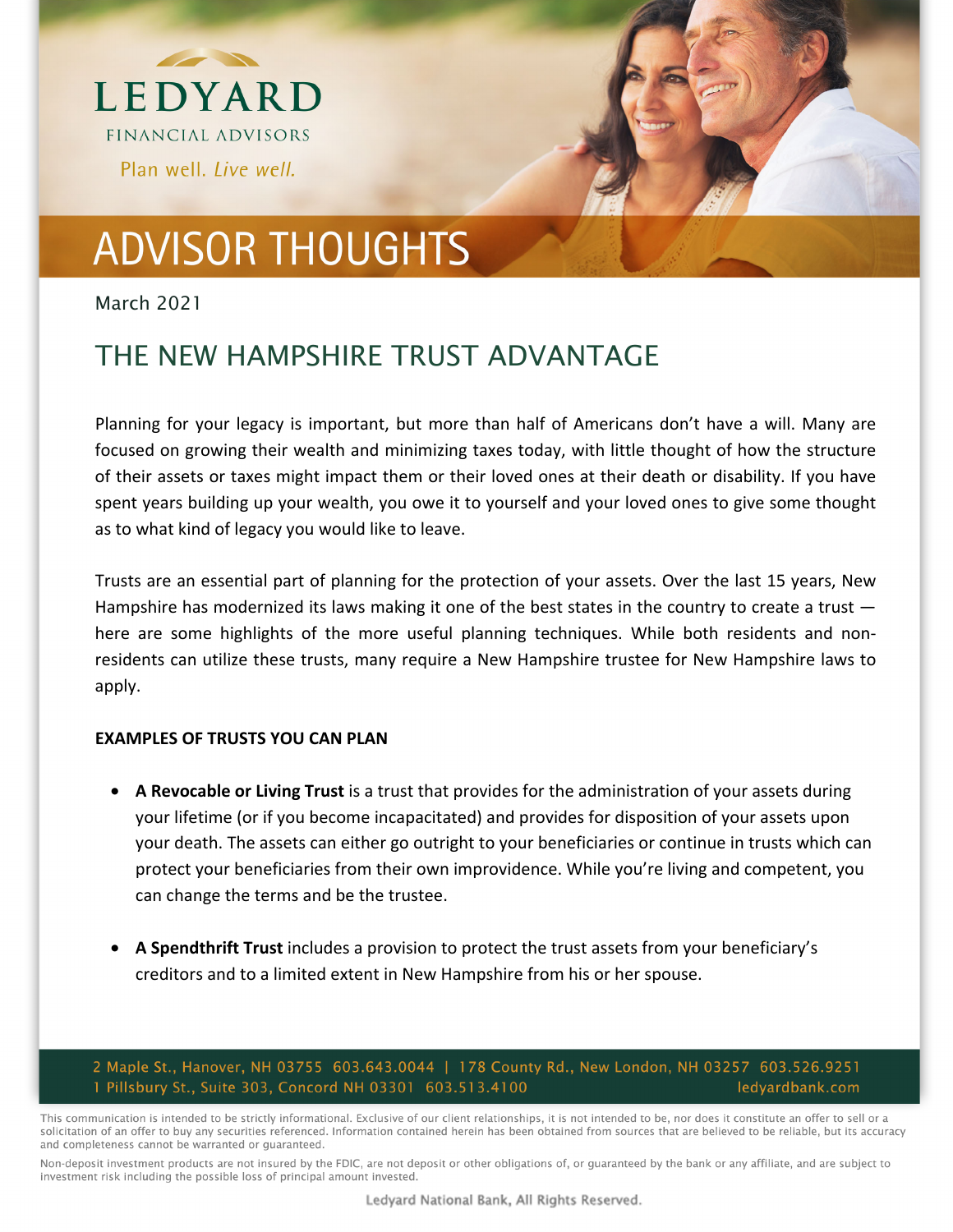## **ADVISOR THOUGHTS**

- **A Unitrust** enables a beneficiary receiving income to receive a fixed percentage of the trust each year instead. This gives the beneficiary a more reasonable amount and allows the trust to be invested for total return instead of structuring the portfolio to produce more income.
- **Quiet Trust**  In New Hampshire, most trusts can be "Quiet" so you do not have to notify the beneficiaries when it is created. You can also provide a "No Contest Clause" which makes it extremely difficult for your beneficiaries or heirs to challenge the trust provisions.
- **Pet Trust**  Trusts can now be created for your pets so that they are financially cared for after your death.
- **Trust Decanting**  Once an irrevocable trust is created, it generally cannot be changed; however, in a few states like New Hampshire, an independent trustee has the power to transfer the assets from an existing irrevocable trust into a new irrevocable trust with similar dispositive provisions, but more flexible administrative provisions.
- **A Special Needs Trust** is an irrevocable trust created for a disabled beneficiary. If properly drafted and administered, it protects the assets if the beneficiary is receiving government benefits.
- **A Dynasty Trust** is an irrevocable trust that continues for multiple generations. In New Hampshire, unlike in many states, these trusts can continue indefinitely.
- **A Self-Settled Asset Protection Trust** is an irrevocable trust you create for the benefit of yourself that protects a portion of the assets from your own creditors. Most states do not allow asset protection trusts, but New Hampshire allows them.
- **Directed Trusts** divide fiduciary duties and liabilities among the trustee, the investment manager, and the distribution trustee. This is useful when you select different parties to play these roles, and they are concerned about having liability for each other's acts.

### **WHAT ABOUT TAXES?**

New Hampshire doesn't tax New Hampshire irrevocable trusts. Assets distributed to beneficiaries are only subject to the New Hampshire interest and dividends tax if they reside in the state. Revocable trusts are taxed to you in the state you reside, but if you live in New Hampshire, you will only pay a tax on the interest and dividends.